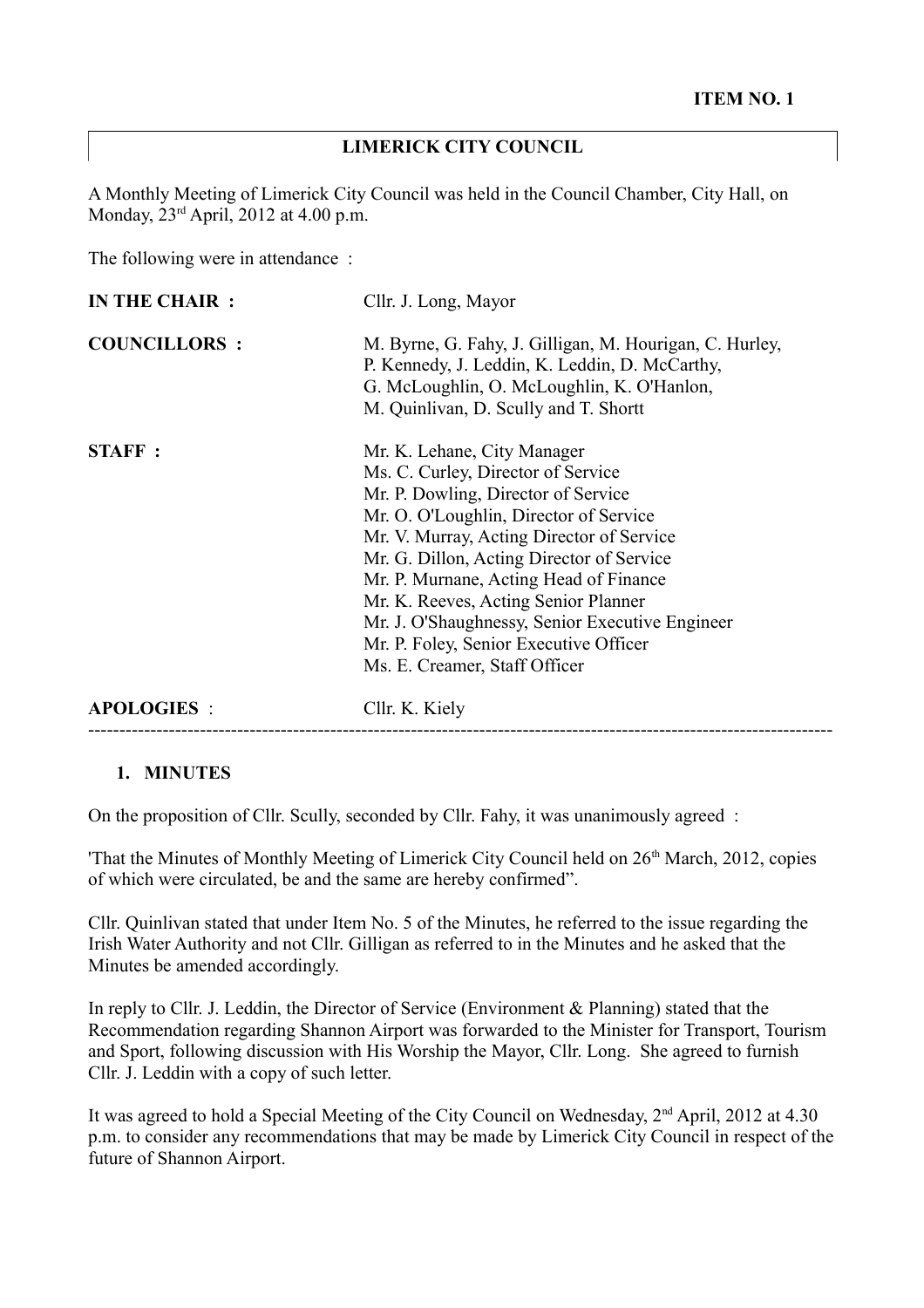# **2. MINUTES**

On the proposition of Cllr. Fahy, seconded by Cllr. Scully, it was unanimously agreed :

"That the Minutes of Special Meeting of Limerick City Council held on 21<sup>st</sup> March, 2012, copies of which were circulated, be and the same are hereby confirmed".

### **3. CHAIRMAN'S REPORT AND RECOMMENDATIONS, ENVIRONMENTAL STRATEGIC POLICY COMMITTEE MEETING HELD ON 2ND APRIL, 2012.**

The Chairman's Report, Environmental Strategic Policy Committee Meeting held on 2nd April, 2012, was noted.

Submitted the following Recommendation from the Environmental Strategic Policy Committee Meeting held on 2<sup>nd</sup> April, 2012, which was adopted unanimously on the proposition of Cllr. Shortt, seconded by Cllr. Quinlivan :

"That Limerick City Council, in the interests of improving and encouraging navigation and boating for sporting, recreational and commercial purposes on the Shannon and Abbey Rivers, removes the derelict Fisheries Weir from the Shannon at Thomondgate and puts an effective programme of maintenance in place to cut back overhanging trees and bushes that narrow the channel and obstruct access to the riverbank along the Abbey River and along the bank of the Shannon between the Shannon Bridge and Barrington's Pier".

Cllr. K. Leddin requested that Arthurs Quay be added to the requirement to keep dogs on leads in the Bye Laws in relation to Dog Litter and Dog Control in Parks.

Cllr. Shortt pointed out that responsibility for the Weir was transferred to the Regeneration Agency and it featured in the Regeneration Master Plan. Brendan Kenny of Regeneration held a meeting with people from the Boat Clubs at which it was unanimously agreed to remove the Weir and open up the river. He pointed out that there was a lot of consultation prior to the submission of the above Notice of Motion and added that the Boat Clubs unanimously support this Notice of Motion also. He added that the removal of the Weir will encourage and extend the development of the river area.

Cllr. Hourigan complimented Limerick City Council on the riverside walk from Clonmacken along the river bank. However, he expressed concern at the large amount of dog fouling taking place.

Cllr. Byrne commended the Environment Department on the new signs for dog fouling on litter bins.

Cllr. J. Leddin welcomed the new signs for dog litter and congratulated all involved on the Canal walk. He asked that the City Council contact their counterparts in the County Council and ask them to resurface the section of the walkway which is in their area and which would provide a walkway all the way from the city to the University of Limerick. He welcomed the follow up competition to the 2011 Community Challenge adding that a very positive response was received from communities and residents.

The Director of Service (Environment and Planning) stated that the Office of Public Works have responsibility for the canal. A meeting was held recently with Waterways Ireland and it was agreed they would do a clean up of the canal and would work with Limerick City Council in relation to improving the water flow. She agreed to draw up Bye Laws in relation to dog litter but added that dog litter is an owner's responsibility at the end of the day. She stated that at last month's Council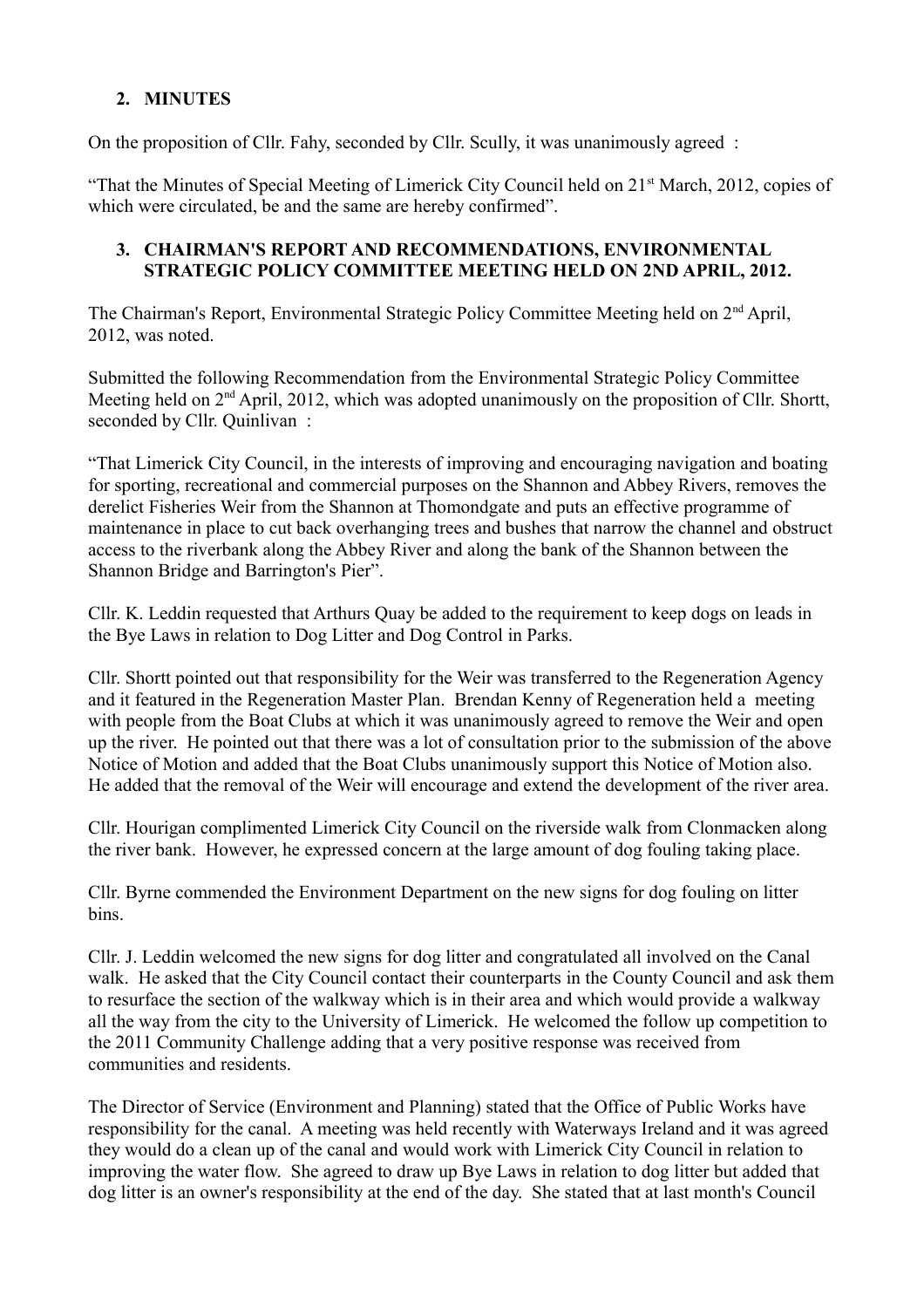Meeting Bye Laws were approved to regularise the collection of commercial refuse. She agreed to contact Limerick County Council about extending the walkway out to the University. She pointed out that the follow up competition to the 2011 Community Challenge is financed by the J. P. McManus Charitable Foundation Trust adding that there are a number of categories but will advise Members further in due course.

### **4. CHAIRMAN'S REPORT AND RECOMMENDATIONS, CULTURAL AND SPORTING STRATEGIC POLICY COMMITTEE MEETING HELD ON 10TH APRIL, 2012.**

The Chairman's Report, Cultural and Sporting Strategic Policy Committee Meeting held on 10<sup>th</sup> April, 2012, was noted.

Submitted the following Recommendation from the Cultural and Sporting Strategic Policy Committee Meeting held on  $10<sup>th</sup>$  April, 2012, which was adopted unanimously on the proposition of Cllr. Hourigan, seconded by Cllr. Byrne :

"That Limerick City Council explores the possibility of acquiring the former Jesuit Church at the Crescent which would serve as an important future asset for the City. It's usage could include a City Library or other civic purposes".

Cllr. Byrne stated that there is a lot of very worthwhile culture and art projects going on in Limerick City which should be co-ordinated and suggested that a Committee be set up to market Limerick as a city of Sport, Culture and Art and to look at accessing funding.

Cllr. Scully pointed out that the Belltable is one of the most important cultural centres in the city, however, the level of noise pollution going on in a business at the rear of the Belltable in the evening is having a negative impact on performances taking place in the Belltable and requested a swift resolution to the problem.

Cllr. G. McLoughlin commended His Worship the Mayor, Cllr. Long and all involved in the organisation of the conferring of the Freedom of the City on Paul O'Connell yesterday, 22nd April.

Cllr. Fahy added that Paul O'Connell is a great ambassador for Limerick and we are very fortunate to have so many sporting clubs in the city and it is important that the City Council play it's part in encouraging youth to participate in sport.

Cllr. O. McLoughlin joined with Cllr. G. McLoughlin in commending all involved in the conferring ceremony.

Cllr. J. Leddin wished to place on record his appreciation to the Sports Partnership Co-Ordinators for their help with completing application forms to access funding. Consideration should be given to incorporating a multi use facility, including a swimming pool, for the southside of the city in the regeneration plans for the area. There is significant land capacity and huge potential at St. Endas. He suggested that as the city has a lot of cultural attributes, consideration should be given to applying for the title of 'City of Culture'. He also wished to place on record his appreciation to the staff of the IT Department for their contribution to the DIEGO Project. Alot of Limerick City Council's Services are now available on line and the website is being updated continously.

His Worship the Mayor, Cllr. Long informed Members that the Mayor's Office received many calls of congratulations in relation to the Conferring Ceremony that was held yesterday and a lot of coverage was received in both the local and national media and he paid tribute to all involved in the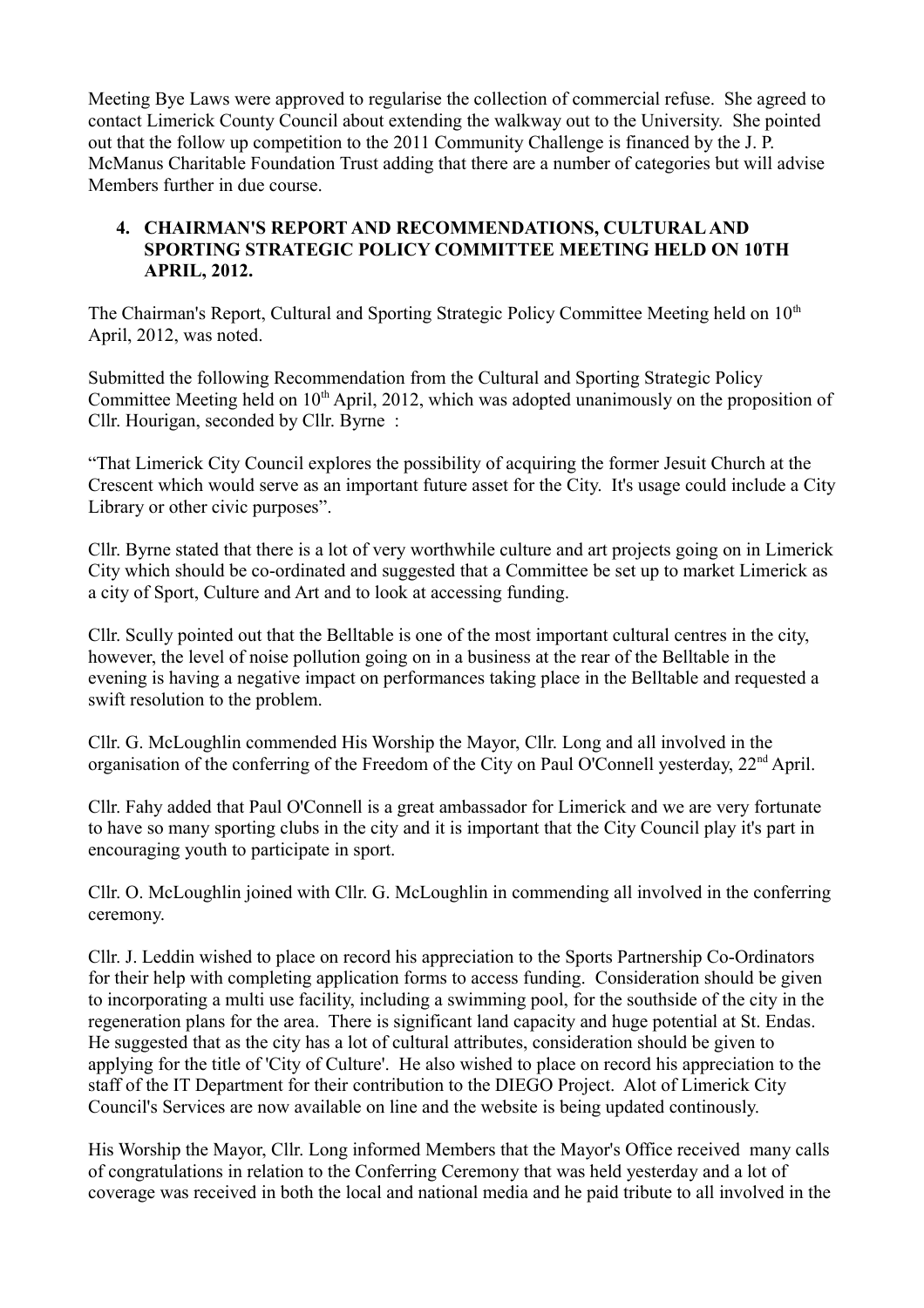organisation of the event.

In reply, the Director of Service (Community and Enterprise) stated that art and culture in the city has been seriously looked at and it is hoped that it will come to fruition before the end of the year. He informed Members that he was recently appointed onto the Board of the Belltable and assured them that all options will be explored to resolve the noise issue in the vicinity of the Belltable. He informed the Members that Limerick City Council is paying the cost for the Workshops in relation to the Sports Capital Fund. He confirmed that the junior teaching facility at Rathbane Golf Course is now completed and will be officially opened in June. He agreed with Members that St. Endas and Regeneration should discuss the possible development of the site. The DIEGO Project is an important initiative. He informed Members that the Great Limerick Run is taking place on  $6<sup>th</sup>$  May, 2012 and invited everybody to participate in same.

### **IT WAS AGREED TO RECEIVE PRESENTATION FROM MR. PATRICK CONROY, VALUATION OFFICE, ON THE REVALUATION OF LIMERICK CITY AREA (COMMERCIAL RATES)**

Mr. Patrick Conroy, Valuation Office, then made presentation on the revaluation of Limerick City Area.

# **IT WAS AGREED TO RECEIVE PRESENTATION FROM CONNECT IRELAND.**

Mr. Alan Gallagher, Connect Ireland then made presentation.

It was agreed that details of proposal by Connect Ireland be put up on Limerick City Council website.

### **STANDING ORDERS**

Standing Orders were suspended for thirty minutes on the proposition of Cllr. Scully, seconded by Cllr. Hourigan.

# **5. CORRESPONDENCE**

Submitted list of tenders opened in respect of the following :

Limerick City Water Conservation Project – Water Mains Rehabilitation Works Package 1.

Submitted letter of acknowledgement from the Minister for the Environment, Community and Local Government in respect of recent letter in connection with Limerick City Council's Resolution about the  $\epsilon$ 100.00 charge being replaced with a progressive tax in 2013.

Submitted letter of acknowledgement from the Office of the Minister for Education and Skills in respect of Limerick City Council's Resolution regarding the V.E.C. Headquarters remaining within the core city centre area.

Submitted letter from the Houses of the Oireachtas acknowledging receipt of Limerick City Council's correspondence objecting to the proposal by Bord na Mona to construct a reservoir at Garrynahinch, Co. Laois and Co. Offaly and abstract water to cater for the needs of the greater Dublin Area. It stated that the Committee noted Limerick City Council's correspondence and that it would take the objection of Limerick City Council into consideration in preparing it's forthcoming Report on Water Provision. The Committee agreed to notify Limerick City Council of it's decision once made.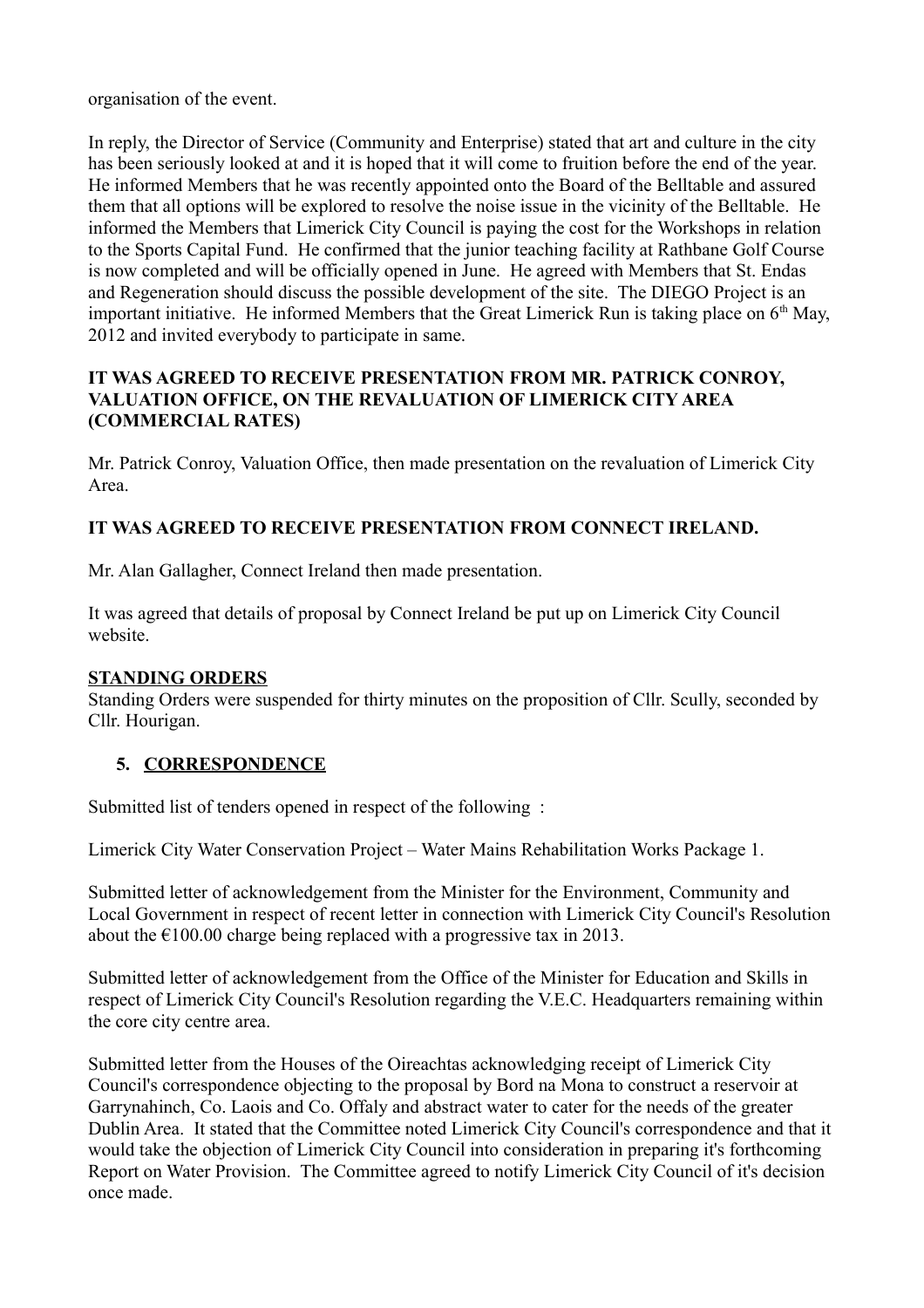Submitted letter of acknowledgement from the Minister of Transport, Tourism and Sport acknowledging receipt of Limerick City Council's Resolution in relation to Shannon Airport and stating that the matter is receiving attention and a further reply would issue in due course.

# **6. DISPOSAL OF PROPERTY**

It was proposed by Cllr. J. Leddin, seconded by Cllr. Shortt and unanimously agreed to approve Disposal of Property as follows in accordance with Notices already circulated under Section 183 of the Local Government Act, 2001 :

(a) Amendment to Section 183 Notice of Disposal of Property relating to St. Munchin's Family Resource Centre passed by Resolution at City Council Meeting held on 23<sup>rd</sup> January, 2006.

### **7. PARTICIPATION BY MEMBERS AT CONFERENCES**

It was proposed by Cllr. J. Leddin, seconded by Cllr. Shortt and unanimously agreed to approve participation by Members at the following conferences :

Limerick City & County Sports Partnerships April Seminar Series Held in The Pavilion, University of Limerick 18th April, 2012. Estimated Travel and Subsistence: Conference Fee Nil

Conference organised by Institute for the Study of Knowledge in Society, University of Limerick entitled 'Transforming Local Government and Local Democracy in Ireland' Held in The Absolute Hotel, Sir Harry's Mall, Limerick.  $19<sup>th</sup>$  April, 2012 Estimated Travel and Subsistence : -Conference Fee : Nil Listowel Conference 2012 entitled 'The Economic Potential of Arts and Cultural Tourism' Held in St. John's Theatre & Arts Centre, Listowel, Co. Kerry  $26^{th}$  -  $27^{th}$  April, 2012 Estimated Travel and Subsistence :  $\epsilon$ 197.60 Conference Fee :  $\epsilon$  150.00 Conference entitled 'The Agri-Food Sector in the Cork Region: Our Commitment' Held in The Trident Hotel, Kinsale, Co. Cork  $27<sup>th</sup>$  April,  $2012$ Estimated Travel and Subsistence :  $\epsilon$ 257.85 Conference Fee :  $\epsilon$  50.00 The Border, Midland & Western Regional Assembly Annual Conference 2012 Held in The TF Royal Hotel, Castlebar, Co. Mayo 30th April, 2012

Estimated Travel and Subsistence :  $\epsilon$ 316.92 Conference Fee : Nil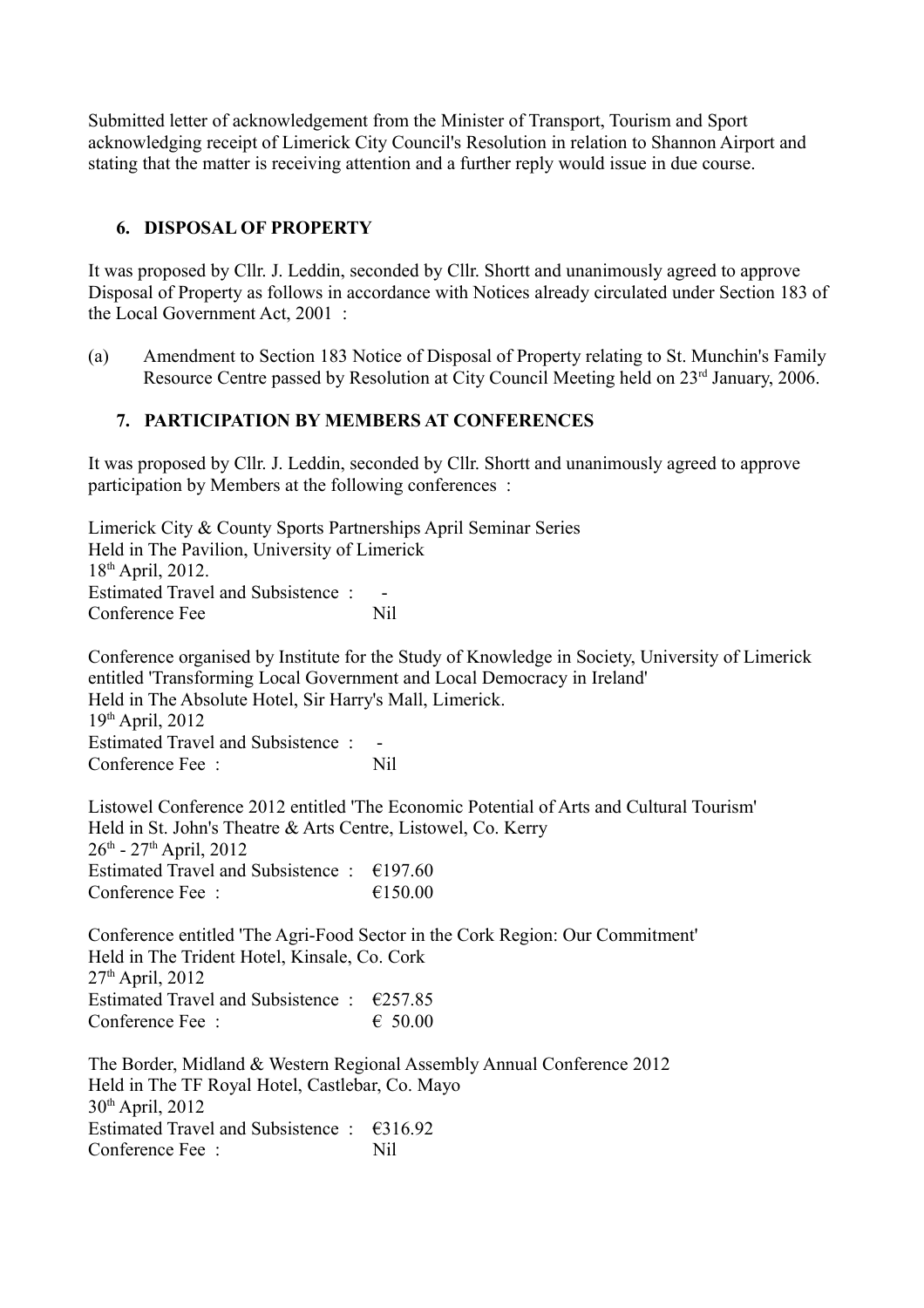Conference organised by The Sustainable Energy Authority of Ireland entitled 'Creating the right environment for ISO 50001 to thrive' Held in Mansion House, Dawson Street, Dublin 2. 4 th May, 2012 Estimated Travel and Subsistence :  $\epsilon$ 240.54 Conference Fee :  $\epsilon$  200.00 Conference organised by Esperanza Enterprises entitled 'Non payment of Local Government charges and fines and consequences' Held in The Kingsvalley Hotel, Merlin Park, Dublin Road, Galway.  $4^{\text{th}}$  - 5<sup>th</sup> May, 2012 Estimated Travel and Subsistence :  $\epsilon$ 225.95 Conference Fee :  $\epsilon$  150.00 Conference organised by Kadenza Consultancies entitled 'Heroin & cocaine – Changing Trends in Drug and Alcohol Abuse' Held in Cahir House Hotel, Cahir, Co. Tipperary  $4^{\text{th}}$  - 6<sup>th</sup> May, 2012. Estimated Travel and Subsistence :  $\epsilon$ 291.23 Conference Fee :  $\epsilon$  =  $\epsilon$  145.00 2012 Mayors Conference of European City Against Drugs Held in The Malton Hotel, Killarney, Co. Kerry 9<sup>th</sup> - 11<sup>th</sup> May, 2012 Estimated Travel and Subsistence :  $\epsilon$ 350.30 Conference Fee :  $650.00$ Annual Conference of the Association of County and City Councils Held in The Newpark Hotel, Kilkenny

 $10^{th}$  -  $11^{th}$  May, 2012 Estimated Travel and Subsistence :  $\epsilon$ 255.48 Conference Fee :  $\epsilon$  =  $\epsilon$  125.00

Community Tourism Conference organised by Celtic Conferences entitled 'Driving local sustainable tourism in a stagnant global economy' Held in The Celtic Ross Hotel, Rosscarbery, West Cork  $11^{th}$  -  $13^{th}$  May, 2012 Estimated Travel and Subsistence :  $\epsilon$ 425.91 Conference Fee :  $\epsilon$  100.00

Sligo Field Club  $4<sup>th</sup>$  Summer Conference 'Celebrating Sligo – 400 Years of the Borough' Held in The Glasshouse Hotel, Sligo  $11^{th}$  -  $13^{th}$  May, 2012 Estimated Travel and Subsistence : €484.98 Conference Fee  $\cdot$   $\in$  60.00

Conference entitled 'Living Landscape, maximising our Outdoor Resources' Held in Clifden Station House Hotel, Clifden, Co. Galway  $17<sup>th</sup> - 18<sup>th</sup>$  May, 2012 Estimated Travel and Subsistence :  $\epsilon$ 316.92 Conference Fee :  $\epsilon$  =  $\epsilon$  125.00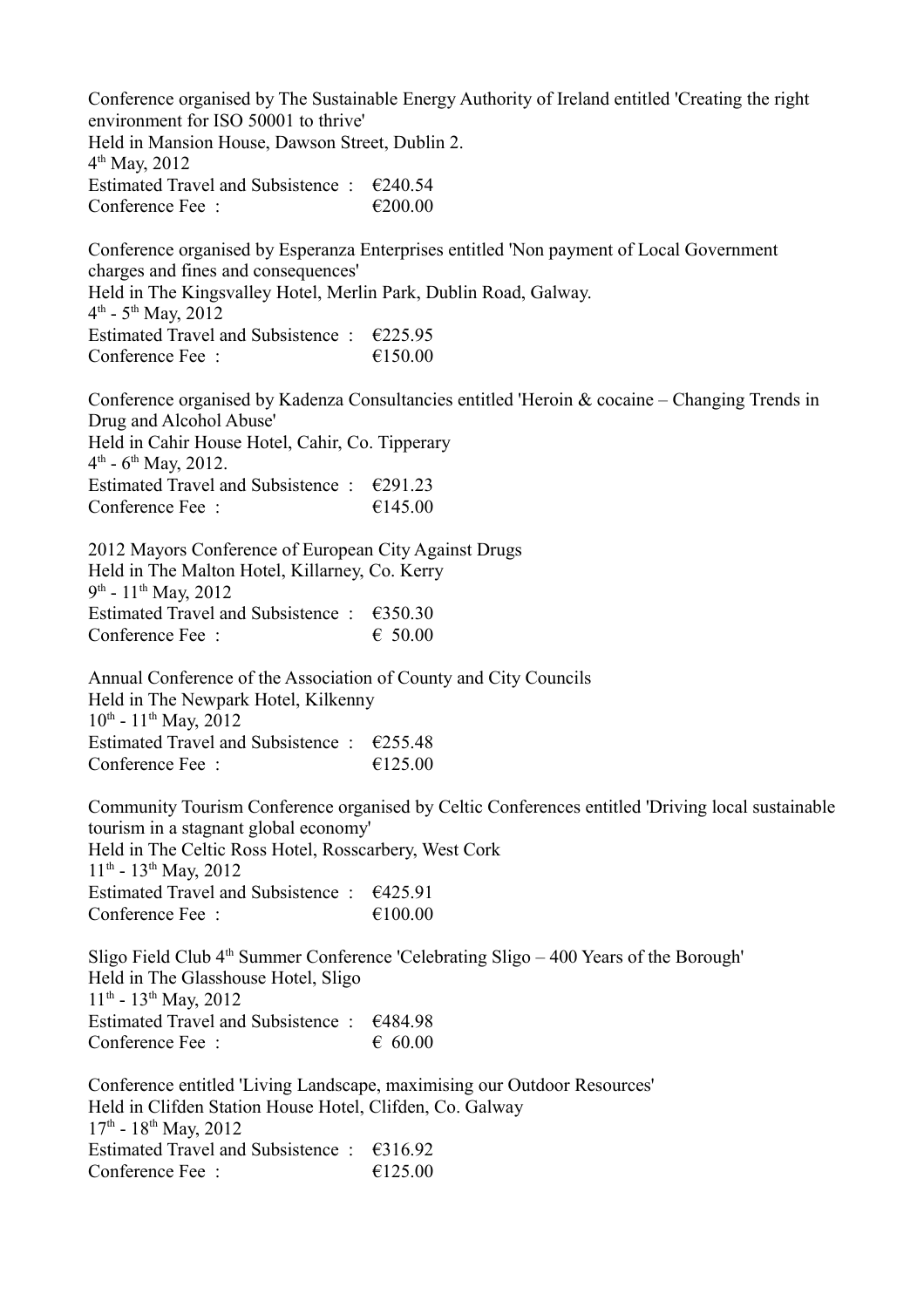Training / Development Workshop for Councillors organised by TGR Seminars entitled 'A Guide to Getting the Right Work Done' Held in The Kilmurry Lodge Hotel, Dublin Road, Castletroy, Limerick.  $18^{th}$  -  $20^{th}$  May,  $2012$ Estimated Travel and Subsistence : -Conference Fee :  $\epsilon$  =  $\epsilon$  145.00

Southern & Eastern Regional Assembly Annual Conference entitled 'The Jobs Challenge – the Local and Regional Response' Held in The Newpark Hotel, Kilkenny 24th May, 2012 Estimated Travel and Subsistence :  $\epsilon$ 255.48 Conference Fee : Nil

Elected Members Training Seminar organised by Esperanza Enterprises entitled 'Reducing Ireland's dependency on fossil fuels' Held in The Manor West Hotel, Killarney Road, Tralee, Co. Kerry  $25<sup>th</sup> - 26<sup>th</sup>$  May, 2012 Estimated Travel and Subsistence :  $\epsilon$ 229.49 Conference Fee :  $\epsilon$  =  $\epsilon$  =  $\epsilon$  =  $\epsilon$  =  $\epsilon$  =  $\epsilon$  =  $\epsilon$  =  $\epsilon$  =  $\epsilon$  =  $\epsilon$  =  $\epsilon$  =  $\epsilon$  =  $\epsilon$  =  $\epsilon$  =  $\epsilon$  =  $\epsilon$  =  $\epsilon$  =  $\epsilon$  =  $\epsilon$  =  $\epsilon$  =  $\epsilon$  =  $\epsilon$  =  $\epsilon$  =  $\epsilon$  =  $\epsilon$  =  $\epsilon$  =  $\epsilon$  =  $\epsilon$  =  $\epsilon$  =

Conference organised by Celtic Conferences entitled 'West Cork Fusion' Held in The Celtic Ross Hotel, Rosscarbery, Co. Cork.  $25<sup>th</sup> - 27<sup>th</sup>$  May, 2012 Estimated Travel and Subsistence :  $\epsilon$ 425.91 Conference Fee : €100.00

Seminar organised by TGR Seminars entitled 'A blueprint for Councillors to access funding for upgrading sports facilities in communities across Ireland' Held in The Kilmurry Lodge Hotel, Dublin Road, Castletroy, Limerick.  $8<sup>th</sup>$  -  $10<sup>th</sup>$  June,  $2012$ Estimated Travel and Subsistence : Conference Fee  $\cdot$   $\epsilon$  145.00

### **8. DRAWDOWN OF A LOAN FROM THE HOUSING FINANCE AGENCY TO FUND THE REGENERATION PROGRAMME**

It was proposed by Cllr. J. Leddin, seconded by Cllr. D. Scully and unanimously agreed to approve the drawdown of a loan from the Housing Finance Agency to fund the Regeneration Programme.

# **9. FINANCIAL STATEMENT**

Submitted Financial Statement for the month of March, 2012, which was adopted unanimously on the proposition of Cllr. Scully, seconded by Cllr. J. Leddin.

# **10. PAYMENT OF ENVIRONMENTAL IMPROVEMENT GRANTS 2012**

It was proposed by Cllr. Byrne, seconded by Cllr. Scully and unanimously agreed to approve the Environmental Improvement Grants 2012 as per list submitted to meeting.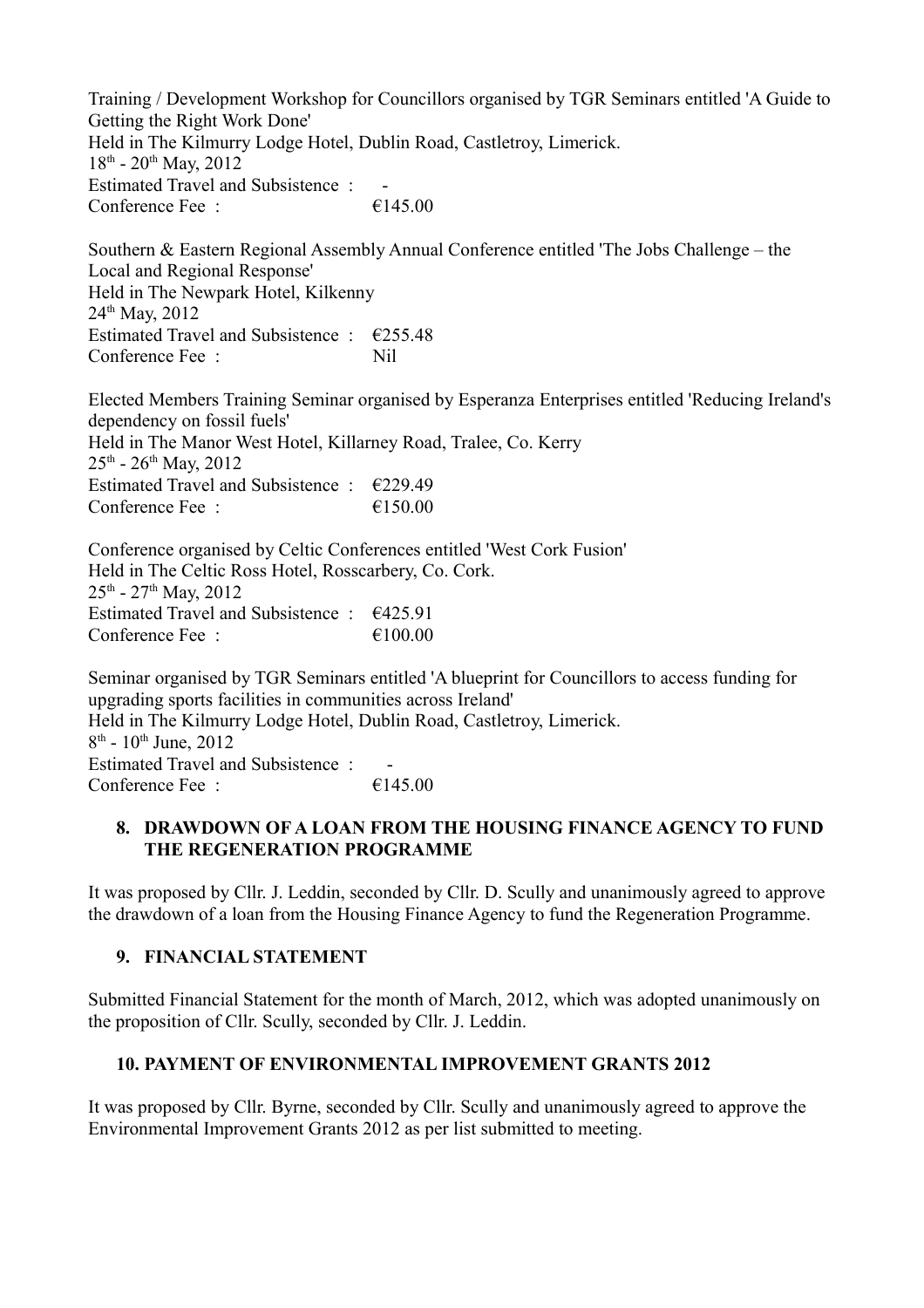#### **HIS WORSHIP THE MAYOR, CLLR. LONG STATED THAT HE HAD TO LEAVE THE MEETING AT THIS STAGE DUE TO ANOTHER ENGAGEMENT AND CLLR. SCULLY TOOK THE CHAIR.**

### **11. VARIATION TO LIMERICK CITY DEVELOPMENT PLAN 2010 – 2016 IN ACCORDANCE WITH THE MANAGER'S REPORT (VARIATION2) DATED 16TH APRIL, 2012**

The Acting Senior Planner gave a presentation on the variation to the Limerick City Development Plan  $2010 - 2016$  in accordance with the Manager's Report (Variation 2) dated  $16<sup>th</sup>$  April, 2012.

Cllr. Quinlivan pointed out that the census shows that there has been a drop in the population of the city, however, the report is going on statistics which are incorrect. He said he appreciated that there are constraints and that these are the statistics which Limerick City Council have been given to work with.

Cllr. Gilligan agreed with Cllr. Quinlivan. The statistics include the provision for three primary schools and one large secondary school adding that the projections are incorrect and therefore it is not possible to work with same. Changes have occurred and it is therefore necessary to deal with reality when compiling statistics.

### **STANDING ORDERS**

Standing Orders were suspended for ten minutes on the proposition of Cllr. Fahy, seconded by Cllr. Byrne.

Cllr. Kennedy pointed out that in the Report prepared by Minogue and Associates there is no reference to the new 2011 Regulations. He stated that the 2004 Regulations have been superceded by the 2011 Regulations. He enquired why the fifth criteria was not put into the report. The Manager's Report refers to the Screening Report, however, Section 14(a)(2) does not refer to Variations of Development Plans at all, it refers to Local Area Plans. He stated that there is no Schedule 2 even though it is referred to in the Report, it should be schedule 2(a). He referred to the letter dated 21<sup>st</sup> March, 2012 from the Environmental Protection Agency to Limerick City Council.

In reply, the Acting Senior Planner stated that Limerick City Council was obliged to carry out this variation based on the projections given by the Department of the Environment, Heritage and Local Government. The variation is largely a revised presentation of the existing data that is already there. He stated that the variation is being carried out in accordance with Article 13 of the Act. He pointed out that Doherty & Associates were the Consultants that prepared the Strategic Environment Assessment and Appropriate Assessment of the 2010 Development Plan and added that these consultants are recognised as suitably qualified within their field to carry out such studies.

He stated that the documents circulated included all the relevant information as required by the Planning and Development Act 2010 and additional Regulations made by the Minister. The Variation itself is on foot of the requirements of the 2010 Planning Act and he stated that all procedures were carried out correctly.

Cllr. Kennedy stated that a fresh Strategic Environmental Assessment should be carried out and he wished to be recorded as opposing this variation to the Limerick City Development Plan 2010 – 2016.

Cllr. Scully pointed out that this matter has been considered in great detail.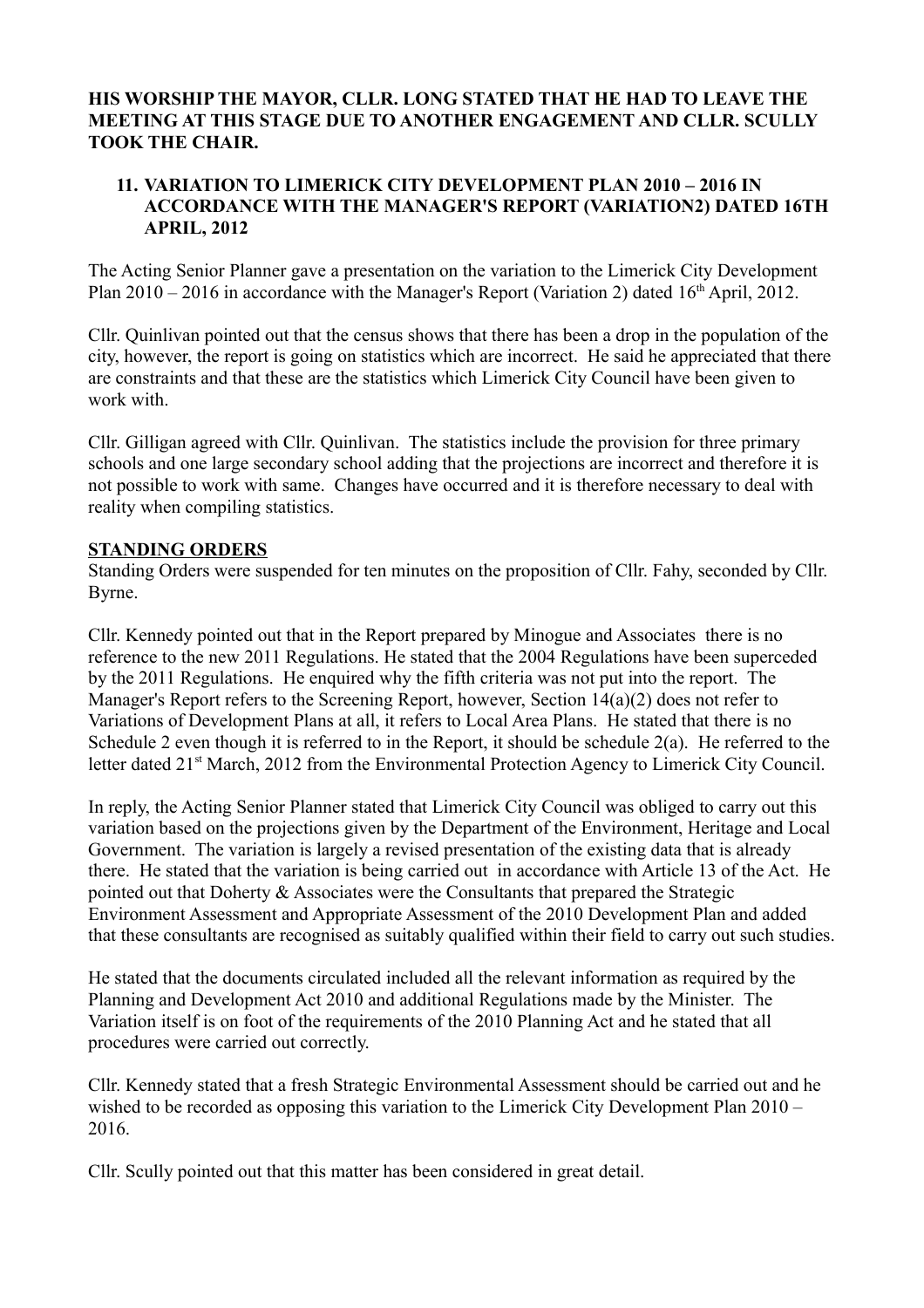### **STANDING ORDERS**

Standing Orders were suspended for ten minutes on the proposition of Cllr. Byrne, seconded by Cllr. Fahy.

It was proposed by Cllr. Byrne and seconded by Cllr. McCarthy to approve the variation to the Limerick City Development Plan 2010 – 2016 in accordance with the Manager's Report (Variation 2) dated  $16<sup>th</sup>$  April, 2012.

### **12. PLANNING PROPOSALS AND DECISION**

The Meeting noted the list of Planning Proposals under consideration at 13<sup>th</sup> April, 2012 and Decisions taken from  $26<sup>th</sup>$  March,  $2012$  to  $13<sup>th</sup>$  April, 2012.

At the request of Members it was agreed that a Ward Meeting be held to discuss planning application ref. no. P.12/55 for the development consisting of a new split level Youth Club Centre, providing 1149 metres square of mixed use accommodation as follows – reception area, split level activity/games hall, multipurpose hall with raised stage and backstage areas, self service kitchen facility. Office accommodation, meeting rooms, board room, toilets, showers, store rooms, bicycle storage area, new security fencing to adjacent garden/allotment area, open green space to front of building, on site car parking and all associated site works at Knockalisheen Road/Ballynanty Road, Ballynanty, Limerick city, adjacent to Thomond Park. It was also agreed that a meeting be then organised with all members to discuss the application.

### **STANDING ORDERS**

Standing Orders were suspended for ten minutes on the proposition of Cllr. Byrne, seconded by Cllr. Fahy.

### **13. NOTICE OF MOTION**

Submitted the following Notice of Motion, due notice of which was given, which was adopted unanimously on the proposition of Cllr. Quinlivan, seconded by Cllr. Gilligan :

"That Limerick City Council should establish a Working Group, tasked with the responsibility of organising and co-ordinating the annual calendar of commemorations and whatever events and ceremonies might be appropriate, to mark the centenaries of key historical events of local, national and international significance occurring during the next decade".

Signed : Cllr. Tom Shortt

### **14. ANY OTHER BUSINESS**

The City Manager informed Members that a letter was received from the Minister for Arts, Heritage and the Gaeltacht stating that in May 2008, the Government decided to inaugurate an Annual National Famine Commemoration Day in memory of all those who died and emigrated during the Great Famine. On foot of this a National Famine Commemoration Committee was established to consider the most appropriate arrangements for the commemoration. Last year's National Famine Commemoration was held in Clones, Co. Monaghan. The Committee has agreed that the 2012 National Famine Commemoration Day will take place in Drogheda, Co. Louth on Sunday, 13<sup>th</sup> May in the presence of An Taoiseach, Mr. Enda Kenny, T.D. Minister Deenihan invited everyone to observe a minute of silent reflection on Sunday, 13<sup>th</sup> May, 2012 in memory of all those who suffered loss during the Great Famine.